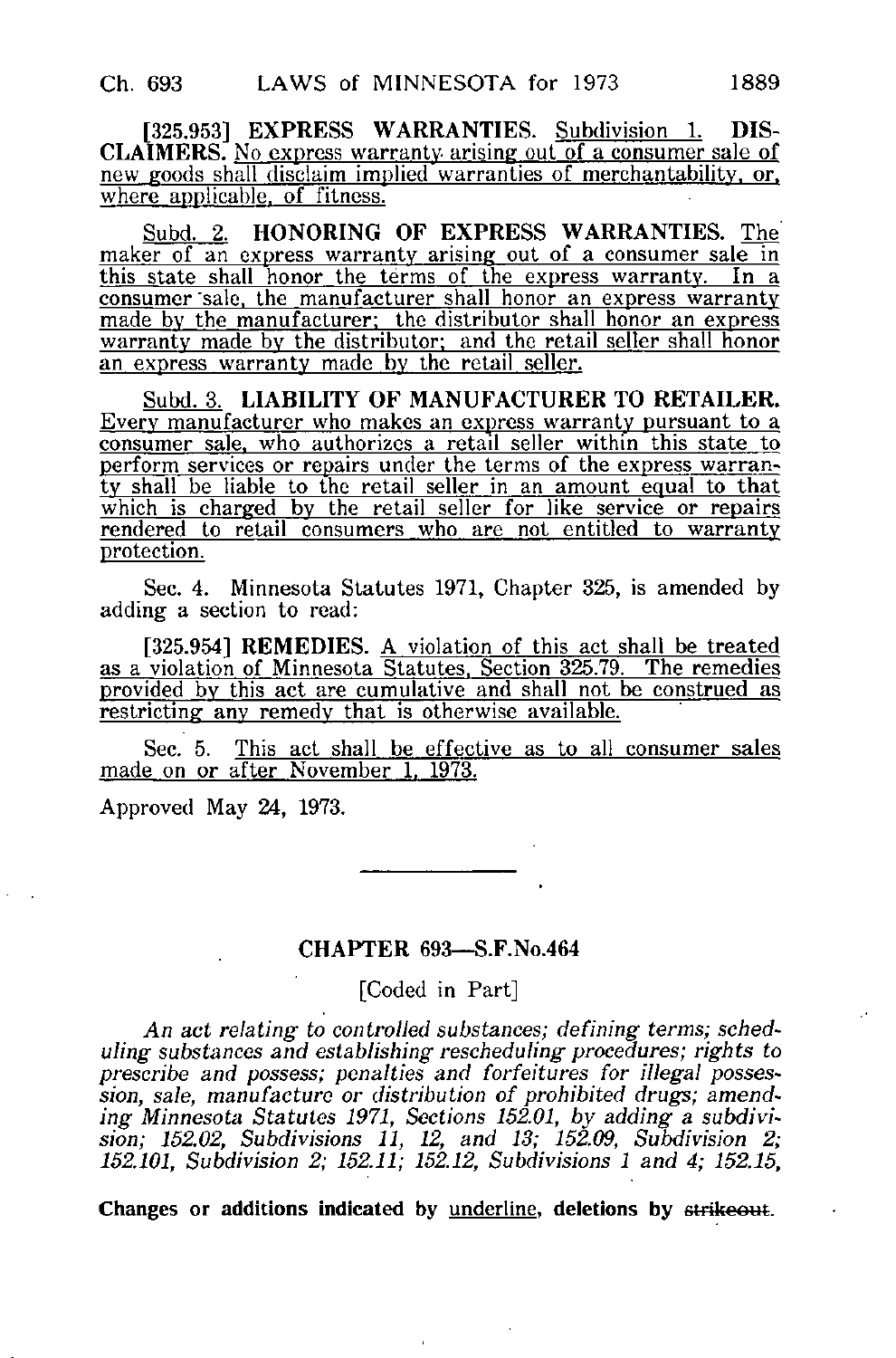Subdivisions 1, 2, 4, and 5; 152.18, Subdivision 1; 152,19, Subdivisions 1, 3, 5, and 7; and 153.01, Subdivision 2.

Be it enacted by the Legislature of the State of Minnesota:

Section 1. Minnesota Statutes 1971, Section 152.01, is amended by adding a subdivision to read:

Subd. 17. CONTROLLED SUBSTANCES; REGULATION; APPROPRIATE STATE AGENCY. "Appropriate agency" means either the bureau of criminal apprehension, the state\_ board of pharmacy, state highway patrol, county sheriffs and their deputies, or city police departments in municipalities containing 25.000 or more inhabitants.

Sec. 2. Minnesota Statutes 1971, Section 152.02, Subdivision 11, is amended to read:

Subd. 11. The state board of pharmacy shall appoint an advisory council on controlled substances consisting of not more than  $12 \tfrac{13}{13}$  members, who shall serve without compensation, to advise it in the administration of this chapter.

Commencing July 1, 1973, six members shall be appointed for a one vear term and seven members shall be appointed for a two year term. Thereafter, members shall be appointed for two year terms. Four of the members of the council shall be physicians as designated by the state board of medical examiners. One of the members of the council shall be a pharmacologist, one of the members of the council shall be a pharmacist, and the remainder shall be from among the following: correction or law enforcement officers, judges, representatives of drug treatment or counseling facilities, former drug abusers, education, and students. The members of the council shall select a chairman from among their membership, who may call meetings of the council when deemed appropriate, and shall call meetings of the council when requested to do so by any four members of the council.

Sec. 3. Minnesota Statutes 1971, Section 152.02, Subdivision 12, is amended to read:

Subd. 12. If any substance is designated, rescheduled, or deleted as a controlled substance under federal law and notice thereof is given to the state board of pharmacy, the state board of pharmacy shall similarly control the substance under this act after the expiration of 30 days from publication in the federal register of a final order designating a substance as a controlled substance or rescheduling or deleting a substance. Such order shall be filed pursuant to Minnesota Statutes, Section 15.0413. If within that 30 day period, the state board of pharmacy objects to inclusion, rescheduling, or deletion, it shall publish the reasons for objection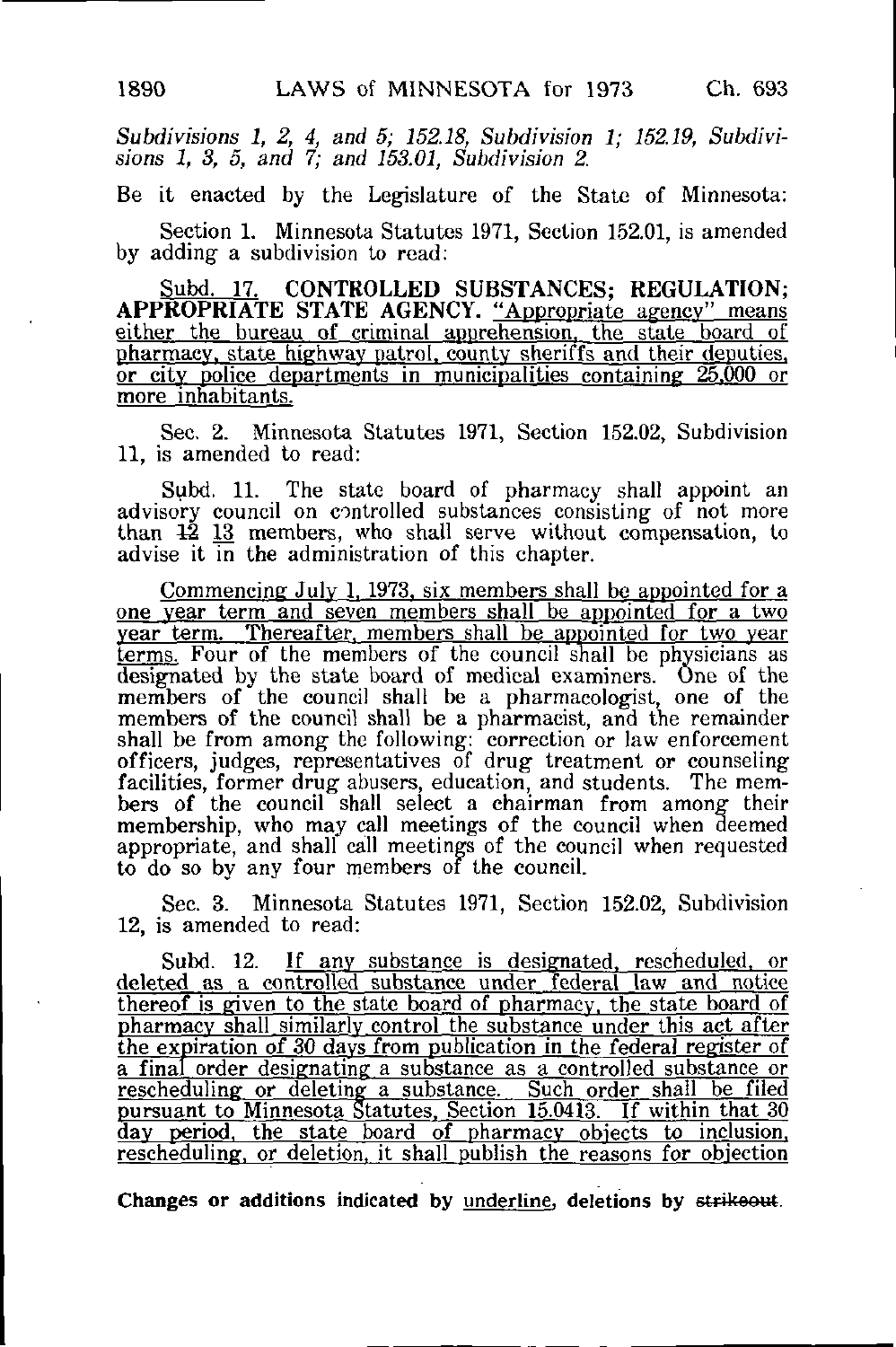and afford all interested parties an opportunity to be heard. At the conclusion of the hearing, the state board of pharmacy shall publish its decision, which shall be subject to the provisions of Minnesota Statutes 1971. Chapter 15.

In exercising the authority granted by Laws 1971, Chapter 937, the state board of pharmacy shall be subject to the provisions of Minnesota Statutes 1969, Chapter 15. The state board of pharmacy shall provide copies of any proposed rule under Laws 1971, Chapter 937, to the advisory council on controlled substances at least 30 days prior to any hearing required by Minnesota Statutes 1969 Section 15.0412, Subdivision 4. The state board of pharmacy shall consider the recommendations of the advisory council on controlled substances, which may be made prior to or at the hearing.

Sec. 4. Minnesota Statutes 1971, Section 152.02, Subdivision 13, is amended to read:

Subd. 13. The state board of pharmacy and the advisory council on controlled substances shall study the implementation of Laws 1971, Chapter 937 in relation to the problems of drug abuse in Minnesota and shall report to the legislature annually on or before December 1, 1972, their recommendations concerning amendments to Laws 1971, Chapter 937.

Sec. 5. Minnesota Statutes 1971, Section 152.09, Subdivision 2, is amended to read:

Subd. 2. It shall be unlawful for any person to procure, attempt to procure, possess or have in his control a controlled substance by any of the following means:

(1) fraud, deceit, misrepresentation or subterfuge;

(2) using a false name or giving false credit;

(3) falsely assuming the title of, or falsely representing any person to be, a manufacturer, wholesaler, pharmacist, physician, doctor of osteopathy licensed to practice medicine, dentist, podiatrist, veterinarian, or other authorized person for the purpose of obtaining a controlled substance.

Sec. 6. Minnesota Statutes 1971, Section 152.101, Subdivision 2, is amended to read:

Subd. 2. This section shall not apply to a licensed doctor of medicine, a doctor of osteopathy duly licensed to practice medicine, a licensed doctor of dentistry, a licensed doctor of podiatry, or licensed doctor of veterinary medicine in the course of his professional practice, unless such practitioner regularly engages in dispensing any such drugs to his patients for which the patients are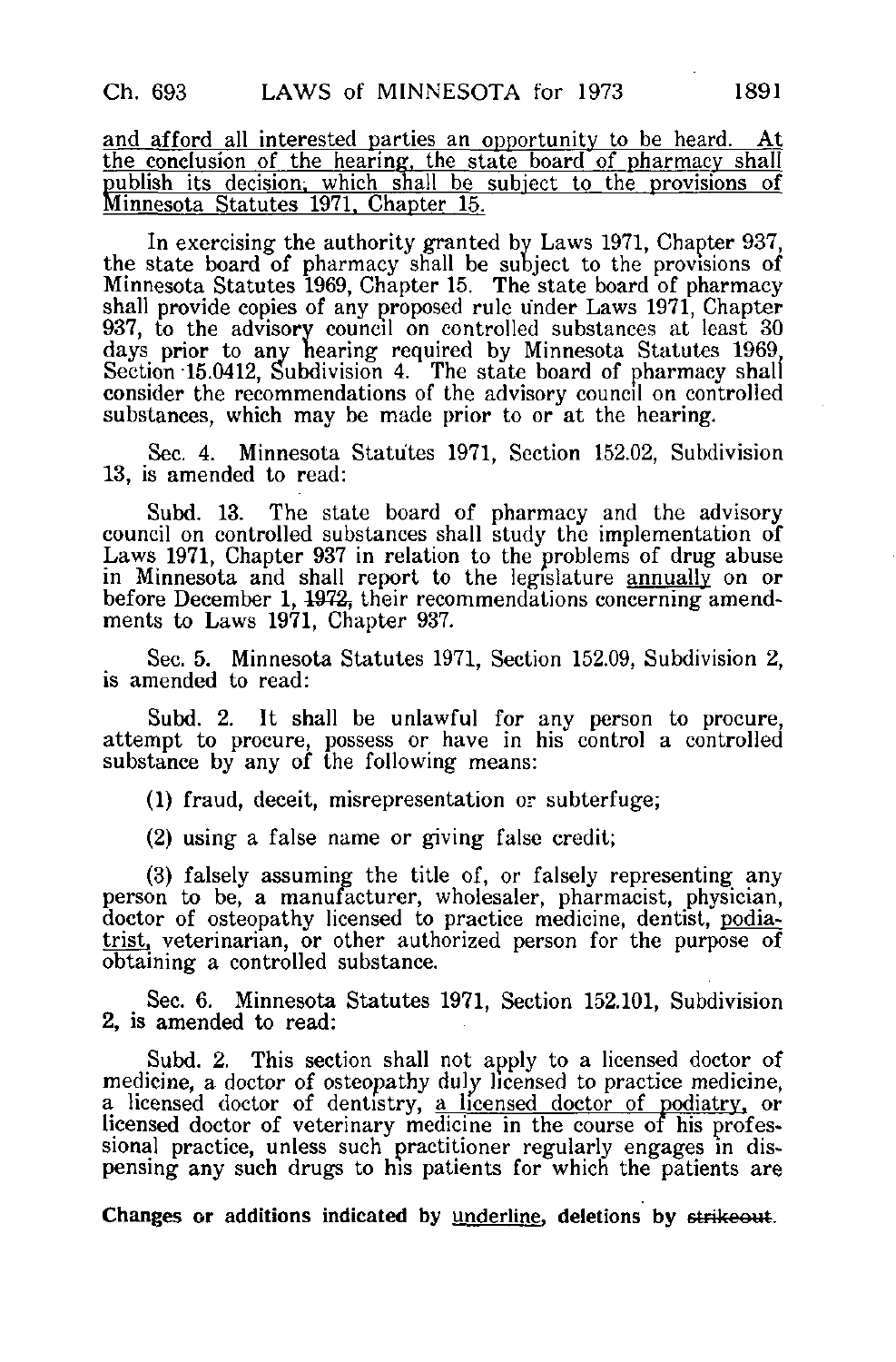charged, either separately or together with charges for other professional services.

Sec. 7. Minnesota Statutes 1971, Section 152.11, is amended to read:

152.11 WRITTEN OR ORAL PRESCRIPTIONS, REQUI-SITES. Subdivision 1. No person may dispense a controlled substance included in Schedule II of section 152.02 without a prescription written by a doctor of medicine, a doctor of osteopathy licensed to practice medicine, a doctor of dental surgery, a doctor of dental medicine, a doctor of podiatry, or a doctor of veterinary medicine, lawfully practicing his profession in this state. Provided that in emergency situations, as authorized by federal law, such drug may be dispensed upon oral prescription reduced promptly to writing and filed by the pharmacist. Such prescriptions shall be retained in conformity witn section 152.101. No prescription for a Schedule II substance may be refilled.

For the purposes of Laws 1971, Chapter 937, a written prescription or oral prescription, which shall be reduced to writing, for a controlled substance in Schedules II, III, IV or V is void unless (1) it is written in ink and contains the name and address of the person for whose use it is intended; (2) it states the amount of the controlled substance to be compounded or dispensed, with directions for its use; (3) if a written prescription, it contains the signature, address and federal registry number of the prescriber and a designation of the branch of the healing art pursued by the prescriber; and if an oral prescription, the name and address of the prescriber and a designation of his branch of the healing art; and (4) it shows the date when signed by the prescriber, or the date of acceptance in the pharmacy if an oral prescription. Every licensed pharmacist who compounds any such prescription shall retain such prescription in a file for a period of not less than two years, open to inspection by any officer of the state, county, or municipal government, whose duty it is to aid and assist with the enforcement of this chapter. Every such pharmacist shall distinctly label the container with the directions contained in the prescription for the use thereof.

Subd. 2. No person may dispense a controlled substance included in Schedules III or IV of section 152.02 without a written or oral prescription from a doctor of medicine, a doctor of osteopathy licensed to practice medicine, a doctor of dental surgery, a doctor of dental medicine, a doctor of podiatry, or a doctor of veterinary medicine, lawfully practicing his profession in this state. Such prescription may not be dispensed or refilled except with the written or verbal consent of the prescriber, and in no event more than six months after the date on which such prescription was issued and no such prescription may be refilled more than five times.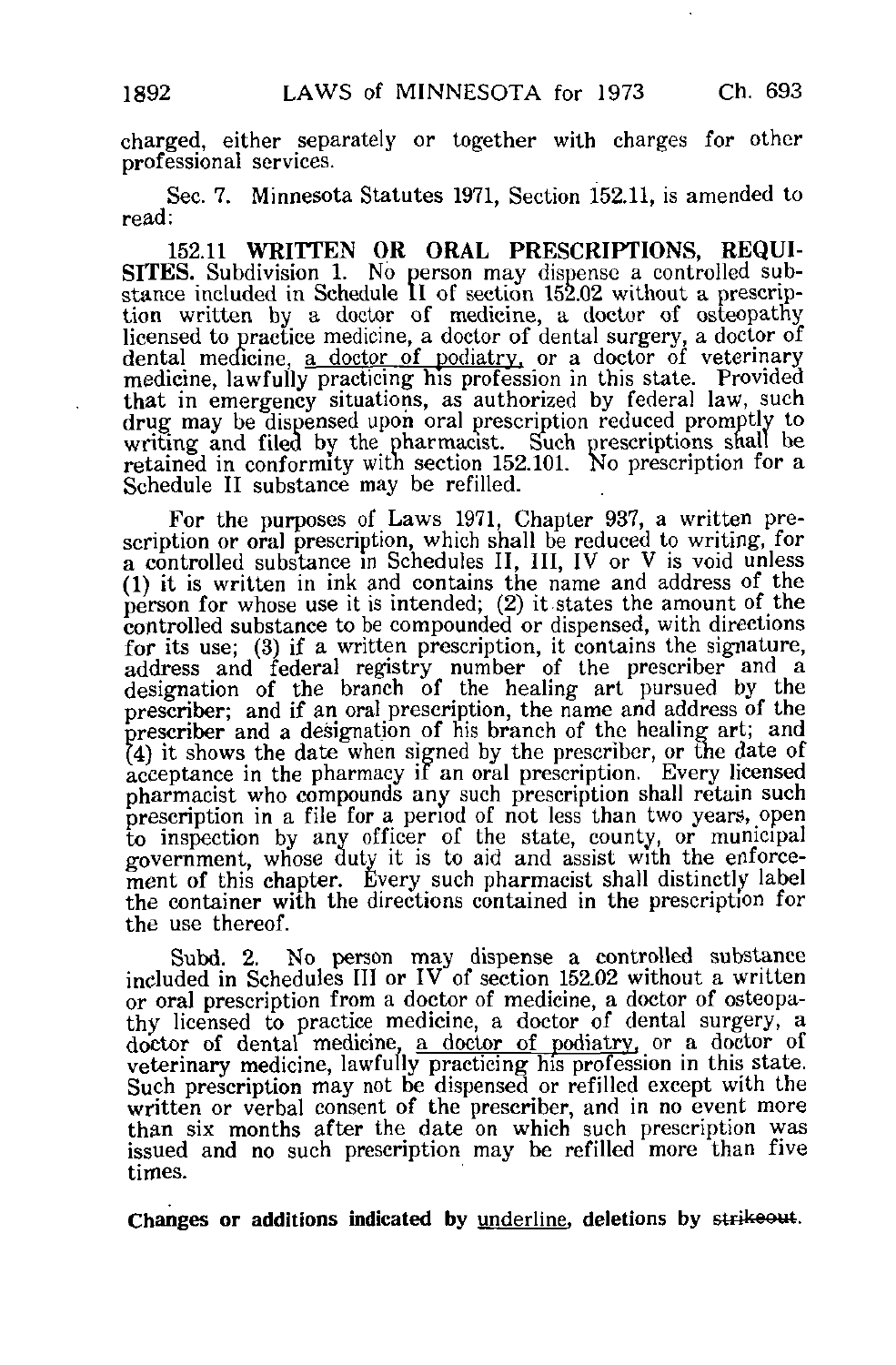Sec. 8. Minnesota Statutes 1971, Section 152.12, Subdivision 1, is amended to read:

152.12 DOCTORS MAY PRESCRIBE. Subdivision 1. A licensed doctor of medicine, a doctor of osteopathy, duly licensed to practice medicine, a doctor of dental surgery, or a doctor of dental medicine, <u>or a licensed</u> doctor of podiatry, and in the course of his professional practice only, may prescribe, administer, and dispense a controlled substance included in Schedules II through V of section 152.02, or he may cause the same to be administered by a nurse, an intern or an assistant under his direction and supervision.

Sec. 9. Minnesota Statutes 1971, Section 152.12, Subdivision 4, is amended to read:

Subd. 4. Nothing in this chapter shall prohibit the sale to, or the possession of, a controlled substance in Schedules II, III, IV or V by: Registered drug wholesalers, registered manufacturers, registered pharmacies, or any licensed hospital or other licensed institutions wherein sick and injured persons are cared for or treated, or bona fide hospitals wherein animals are treated; or by licensed pharmacists, licensed doctors of medicine, doctors of osteopathy duly licensed to practice medicine, licensed doctors of dental surgery, licensed doctors of dental medicine, licensed doctors of podiatry, or licensed doctors of veterinary medicine when such practitioners use controlled substances within the course of their professional practice only.

Nothing in this chapter shall prohibit the possession of a controlled substance in Schedules II, III, IV or V by an employee or agent of a registered drug wholesaler, registered manufacturer, or registered pharmacy, while acting in the course of his employment, or by a patient of a licensed doctor of medicine, a doctor of osteopathy duly licensed to practice medicine, or a licensed doctor of dental surgery, a licensed doctor of dental medicine, or by the owner of an animal for which a controlled substance has been prescribed by a licensed doctor of veterinary medicine, when such controlled substances are dispensed according to law.

Sec. 10. Minnesota Statutes 1971, Section 152.15, Subdivision 1, is amended to read:

152.15 VIOLATIONS; PENALTIES. Subdivision 1. Any person who violates section 152.09, subdivision 1, clause (1) with respect to:

(1) A controlled substance classified in Schedule I or II which is a narcotic drug, is guilty of a crime and upon conviction may be imprisoned for not more than 15 years or fined not more than \$25,000, or both for a first violation, and for a second or subsequent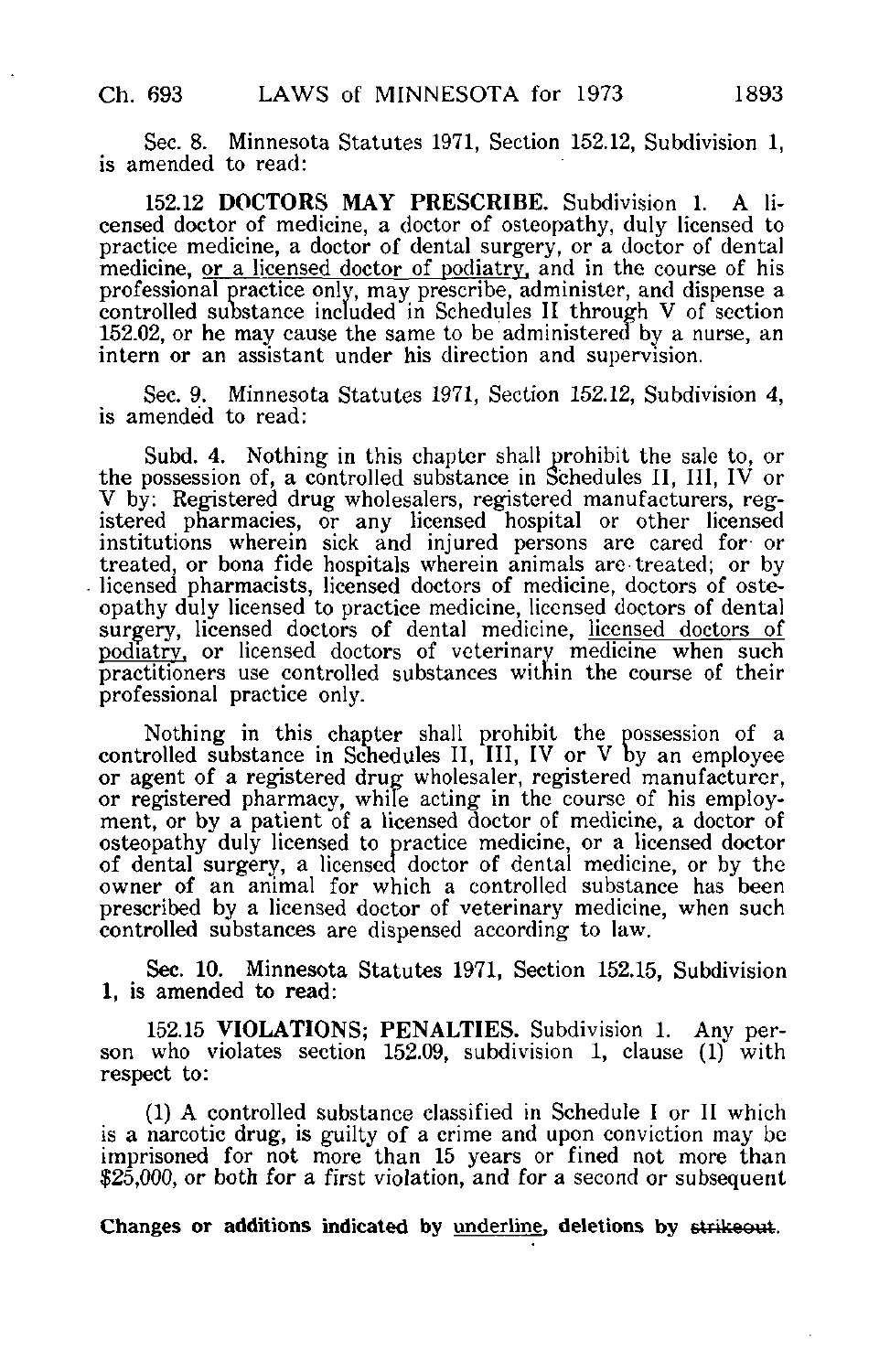violation, upon conviction, shall be imprisoned for not less than one year nor more than 30 years or fined not more than \$50,000, or both;

(2) Any other controlled substance classified in Schedule I, II, or III, is guilty of a crime and upon conviction may be imprisoned for not more than five years, fined not more than \$15,000, or both for a first violation, and for a second or subsequent violation, upon conviction, shall be imprisoned for not less than one year nor more than ten years or fined not more than \$30,000, or both;

(3) A substance classified in Schedule IV, is guilty of a crime and upon conviction may be imprisoned for not more than three years, fined not more than \$10,000, or both for a first violation, and for a second or subsequent violation, upon conviction, shall be imprisoned for not less than six months nor more than six years or fined not more than \$20,000, or both;

(4) A substance classified in Schedule V, is guilty of a crime and upon conviction may be imprisoned for not more than one year, fined not more than \$1,000, or both;

(5) The distribution of a small amount of marijuana for no remuneration, shall be treated as provided in subdivision 2, clause  $(4)$   $(5)$ .

Sec. 11. Minnesota Statutes 1971, Section 152.15, Subdivision 2, is amended to read:

Subd. 2. Any person who violates section 152.09, subdivision 1, clause (2), with respect to:

(1) A controlled substance classified in Schedule I or II which is a narcotic drug, is guilty of a crime and upon conviction may be imprisoned for not more than five years or fined not more than \$5,000, or both;

(2) Any other controlled substance classified in Schedule I, II, or III, is guilty of a crime and upon conviction may be imprisoned for not more than three years, fined not more than \$3,000, or both;

(3) A substance classified in Schedule IV, is guilty of a crime and upon conviction may be imprisoned for not more than three years, fined not more than \$3,000, or both;

(4) A substance classified in Schedule V,  $or$  a small amount of marijuana is guilty of a crime and upon conviction may be imprisoned for not more than one year, fined not more than \$1,000, or both; provided, however, that any person convicted under this section of possessing a substance classified under Schedule V or a small amount of marijuana, and placed on probation may be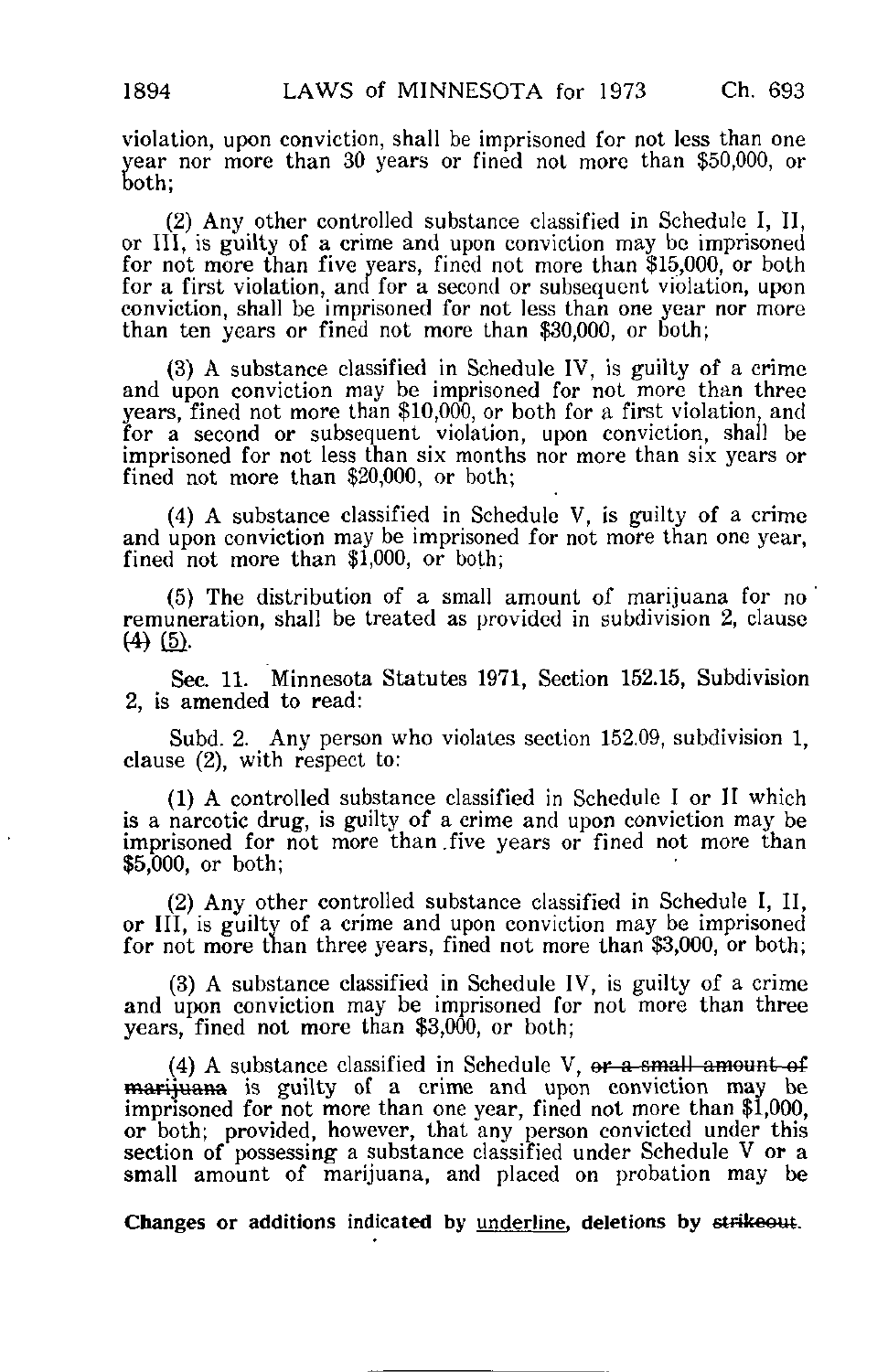required to take part in a drug education program as specified by the court:

(5) A small amount of marijuana is guilty of a misdemeanor. A subsequent violation of this Clause within one year is a misdemeanor, and a person so convicted may be required to participate in a medical evaluation. A person who is the owner of a private motor vehicle, or the driver of the motor vehicle if the owner is not present, and who possesses on his person or knowingly keeps or allows to be kept in a motor vehicle within the area of the vehicle normally occupied by the driver or passengers more than .05 ounce of marijuana is guilty of a misdemeanor. This area of the vehicle shall not include the trunk of the motor vehicle when such vehicle is equipped with a trunk or another area of the vehicle not normally occupied by the driver or passengers if the vehicle is not equipped with a trunk. A utility or glove compartment shall be deemed to be within the area occupied by the driver and passen-<br>gers.

Sec. 12. Minnesota Statutes 1971, Section 152.15, Subdivision 4, is amended to read:

Subd. 4. Any person 18 years of age or over who violates section 152.09, subdivision 1, clause (1), by distributing a controlled substance listed in Schedules I or II which is a narcotic drug to a person under 18 years of age who is at least three years his junior is punishable by the fine authorized by section 152.15, subdivision 1, clause (1), by a term of imprisonment of up to twice that authorized by section 152.15, subdivision 1, clause (1), or by both. Any person 18 years of age or over who violates section 152.09, subdivision 1, by distributing any other controlled substance listed in Schedules I, II, III, IV, and V, <u>except marijuana</u>, to a person under 18 years of age who is at least three years his junior is punishable by the fine authorized by section 152.15, subdivision 1, clauses (2), (3), or (4), by a term of imprisonment up to twice that authorized by section  $152.15$ , subdivision 1, clauses  $(2)$ ,  $(3)$ , or  $(4)$ , or both.

Sec. 13. Minnesota Statutes 1971, Section 152.15, Subdivision 5, is amended to read:

Subd. 5. Any person convicted of a second or subsequent offense under Laws 1971, Chapter 937, except as provided in subdivision 1, clauses (1), (2), and (3) and (5) may be imprisoned for a term up to twice the term otherwise authorized, fined an amount up to twice that otherwise authorized, or both.

Sec. 14. Minnesota Statutes 1971, Section 152.18, Subdivision 1, is amended to read:

Changes or additions indicated by underline, deletions by strikeout. 2 Minn,S.L. 1973 Bd.Vol,—36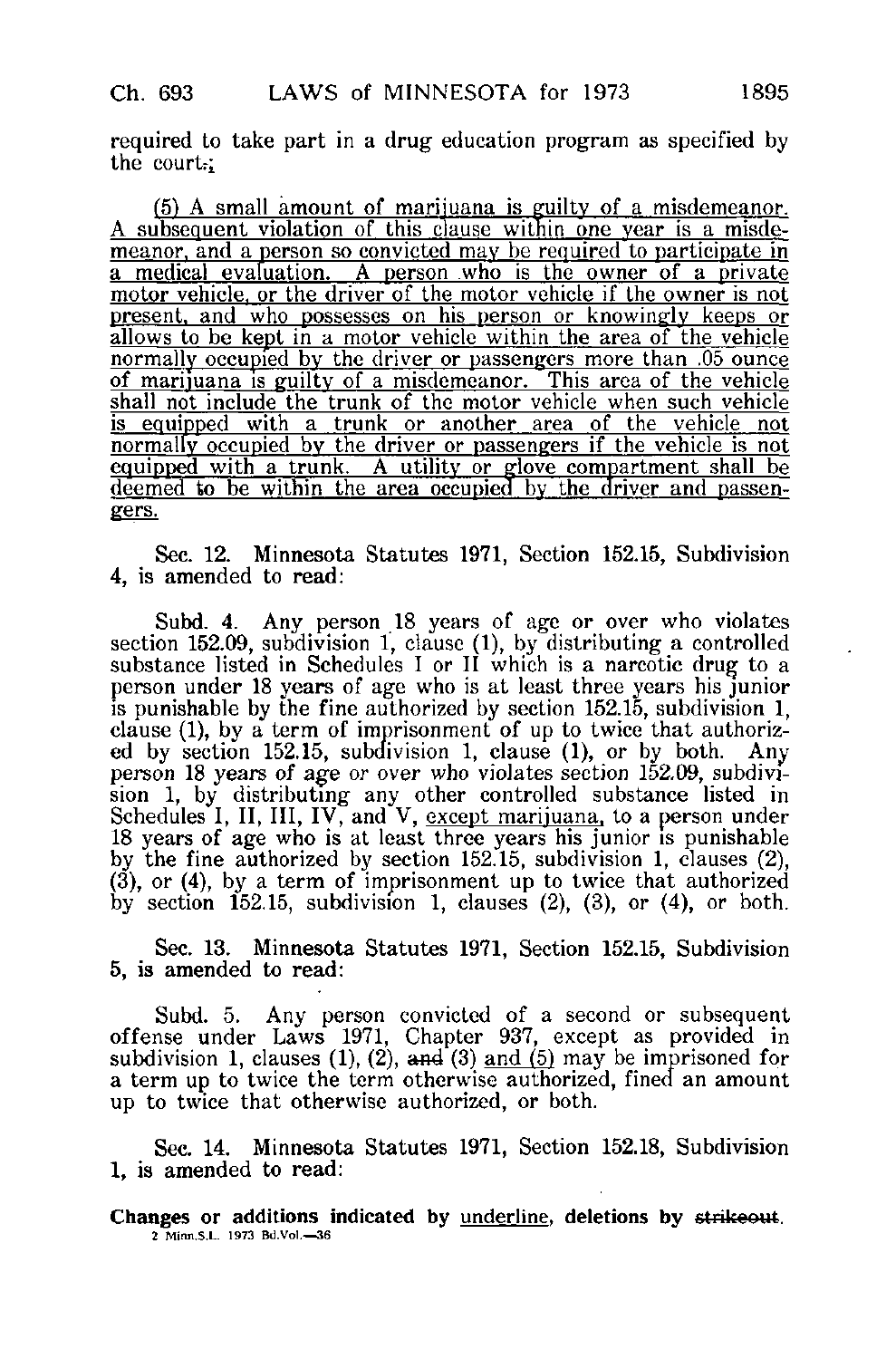152.18 DISCHARGE AND DISMISSAL. Subdivision 1. If any person who has not previously been-convicted of a violation of any law of this state or the United States relating to controlled substances is found guilty of a violation of section 152.09, subdivision 1, clause (2) after trial or upon a plea of guilty, the court may, without entering a judgment of guilty and with the consent of such person, defer further proceedings and place him on probation upon such reasonable conditions as it may require and for a period, not to exceed the maximum term of imprisonment provided for such violation. The court may give the person the opportunity to attend and participate in an appropriate program of education regarding the nature and effects of alcohol and drug abuse as a stipulation of probation. Upon violation of a condition of the probation, the court may enter an adjudication of guilt and proceed as otherwise provided. The court may, in its discretion, dismiss the proceedings against such person and discharge him from probation before the expiration of the maximum period prescribed for such person's probation. If during the period of his probation such person does not violate any of the conditions of the probation, then upon expiration of such period the court shall discharge such person and dismiss the proceedings against him. Discharge and dismissal dismiss the proceedings against him. hereunder shall be without court adjudication of guilt, but a nonpublic record thereof shall be retained by the department of public safety solely for the purpose of use by the courts in determining whether or not, in the merits of subsequent proceedings, against such person qualifies hereunder. The court shall forward a record of any discharge and dismissal hereunder to the department of public safety who shall make and maintain the nonpublic record thereof as hereinbefore provided. Such discharge or dismissal shall not be deemed a conviction for purposes of disqualifications or disabilities imposed by law upon conviction of a crime or for any other purpose. Discharge and dismissal hereunder may occur only once with respect to any person.

Sec. 15. Minnesota Statutes 1971, Section 152.19, Subdivision 1, is amended to read:

152.19 FORFEITURES. Subdivision 1. The following are subject to forfeiture:

(1) All controlled substances which have been manufactured, distributed, dispensed or acquired in violation of chapter 152;

(2) All raw materials, moneys, products and equipment of any kind which are used, or intended for use, in manufacturing, compounding, processing, delivering, importing, or exporting any controlled substance in violation of chapter 152;

(3) All property which is used, or intended for use, as a primary container for property described in clauses (1) or (2);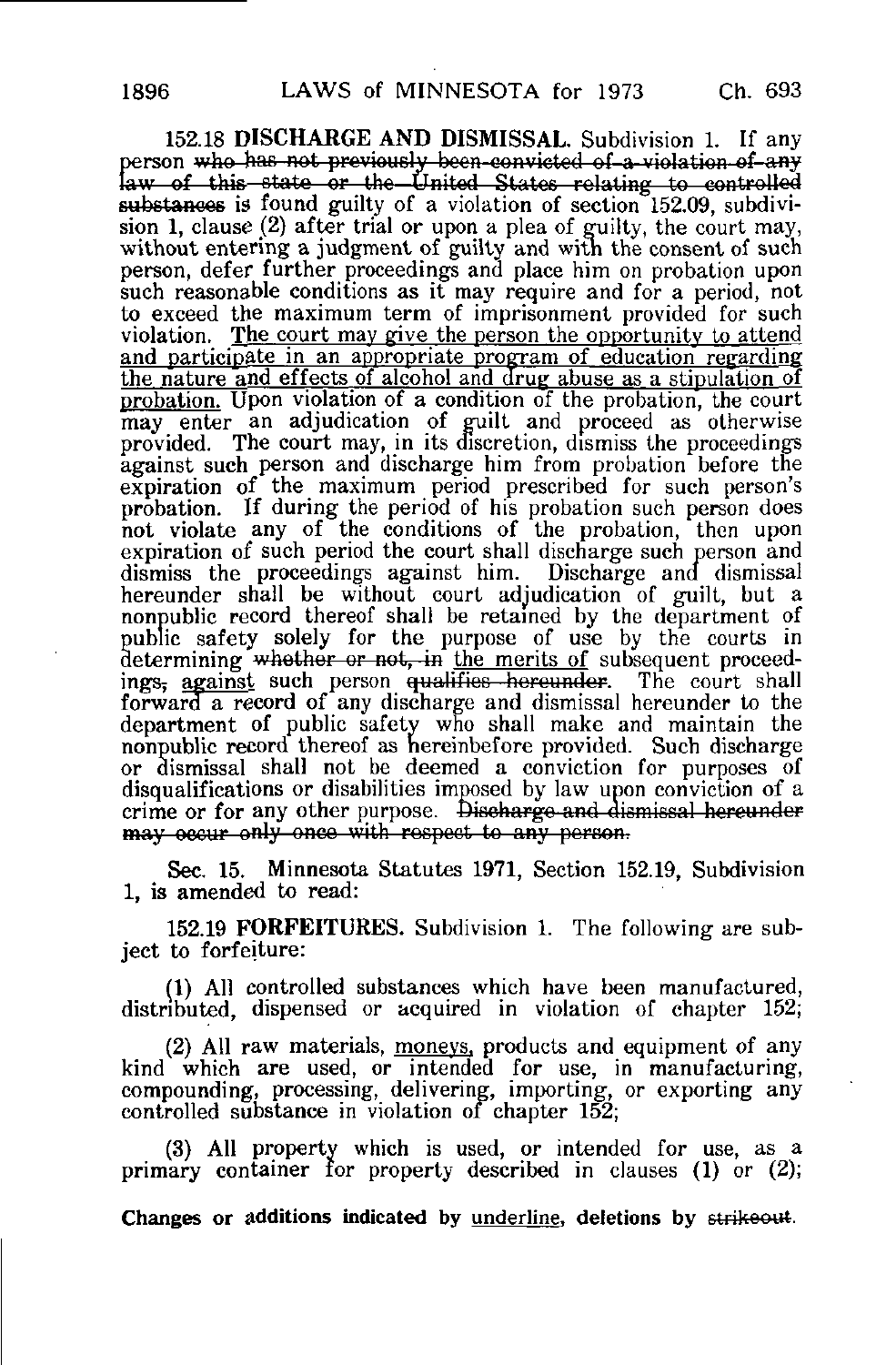(4) All conveyances, including aircraft, vehicles or vessels, which are used, or intended for use, to transport, or in any manner to facilitate the transportation, for the purpose of sale or receipt of property described in clauses (1) or (2) having a retail value of  $\$100$ or more, but:

(a) No conveyance used by any person as a common carrier in the transaction of business as a common carrier is subject to forfeiture under this section unless the owner or other person in charge of the conveyance is a consenting party or privy to a violation of chapter 152.

(b) No conveyance is subject to forfeiture under this section unless the owner thereof is privy to a violation of chapter 152, or that the use of the conveyance in such violation otherwise occurred with his knowledge or consent.

(c) A forfeiture of a conveyance encumbered by a bona fide security interest is subject to the interest of the secured party unless he had knowledge of or consented to the act or omission upon which the forfeiture is based.

(d) All books, records, and research products and materials, including formulas, microfilm, tapes, and data which are used, or intended for use, in violation of chapter 152.

Sec. 16. Minnesota Statutes 1971, Section 152.19, Subdivision 3, is amended to read:

Subd. 3. In the event of seizure pursuant to subdivision 2, procoodings-under-subdivision 4 shall be instituted promptly. In the event of a conviction for a gross misdemeanor or a misdemeanor, any conveyance seized pursuant to subdivision 1. clause (4) of this section or any moneys seized pursuant to subdivision 1. clause (2) of this section, shall be returned to the person legally entitled thereto.

Sec. 17. Minnesota Statutes 1971, Section 152.19, Subdivision 5, is amended to read:

Subd. 5. When property is forfeited-under Laws 1971, Chapter 937, the appropriate state agency may:

(1) Retain it-for official use;

(2) If otherwise authorised, coll that which is not required to bo destroyed by law and which is not harmful to the public;

(3) Require the commissioner of administration to take custody of the property and remove it for-disposition in accordance with  $law - or$ 

Changes or additions indicated by underline, deletions by strikeout.

t,  $\ddot{\cdot}$  $\mathbf{S}$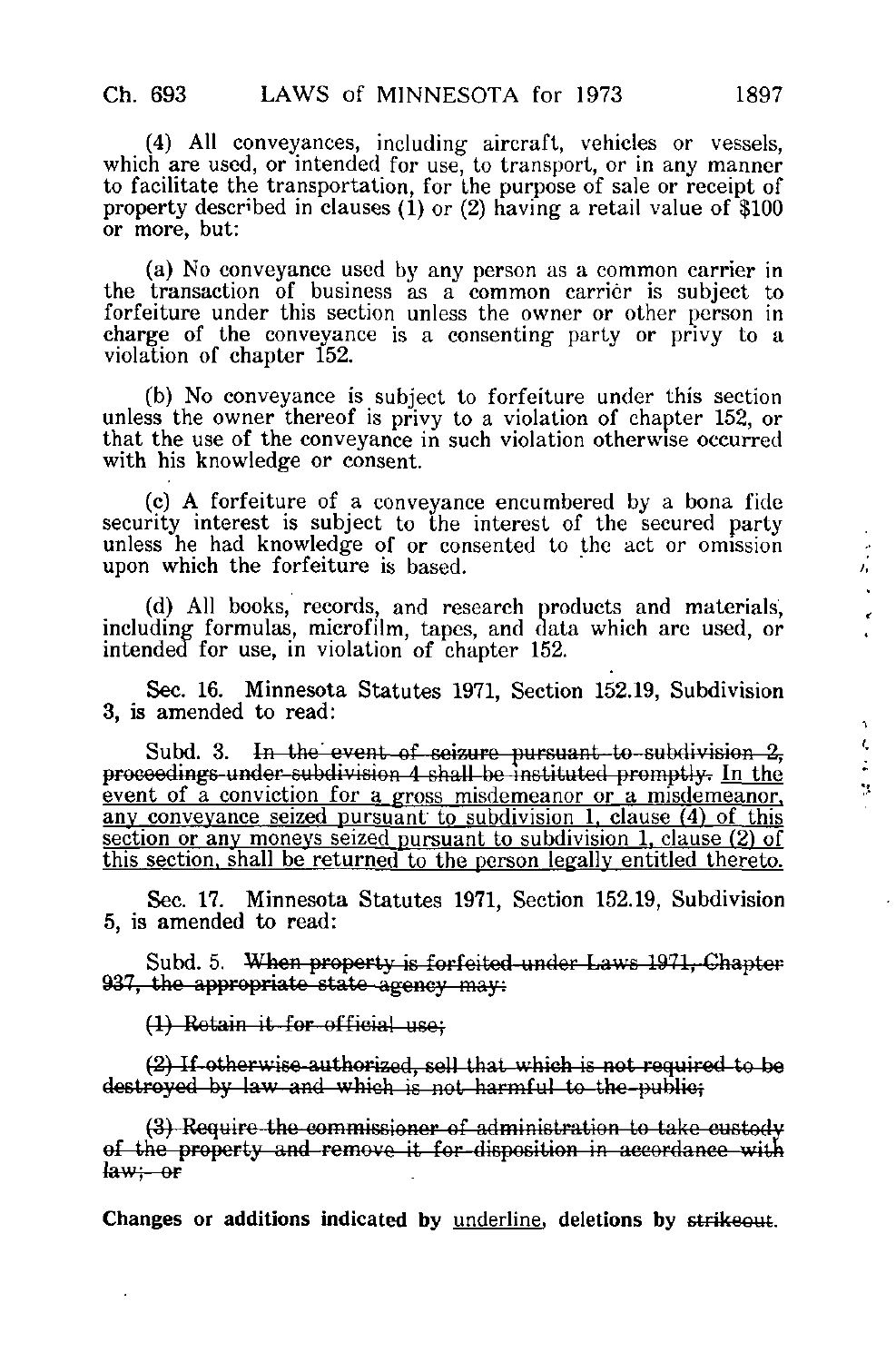(4) Forward it to the federal bureau of narcotics and dangerous drugs.

Property shall be forfeited after a conviction deemed to be a felony according to the following procedure:

 $(1)$  A separate complaint shall be filed against the property describing it, charging its use in the specified violation, and specifying the time and place of its unlawful use.

(2) If the person arrested is acquitted, the court shall dismiss the complaint against any property seized pursuant to the preceding subdivisions and order the property returned to the persons legally entitled to it.

 $(3)$  If after conviction the court finds that the property, or any part thereof, was used in any violation as specified in the complaint, it shall order that the property unlawfully used be sold, destroyed, or disposed of bv the appropriate state agency in the following manner:

(a) Sell that which is not required to be destroyed by law and which is not harmful to the public;

(b) Require the commissioner of administration to take custody of the property and remove it for disposition in accordance with law; or

fc) Forward it to the federal bureau of narcotics and dangerous drugs.

(4) Proceeds from the sale of forfeited property, after payment of seizure, storage, and sale expenses and satisfaction of valid liens against the property, shall be forwarded to the state drug abuse authority for distribution of half of the net proceeds among: licensed hospitals and licensed drug treatment facilities of this state for the care and treatment of patients with drug related physical and psychological disorders, and licensed drug analysis centers. The remaining half of net proceeds shall be returned to the appropriate state agency.

Sec. 18. Minnesota Statutes 1971, Section 152.19, Subdivision 7, is amended to read:

Subd. 7. Species of plants from which controlled substances in Schedules I<sub>i</sub> and II and VI may be derived which have been planted or cultivated in violation of Laws 1971, Chapter 937, or of which the owners or cultivators are unknown, or which are wild growths, may be seized and summarily forfeited to the state.

Sec. 19. Minnesota Statutes 1971, Section 153.01, Subdivision 2, is amended to read: